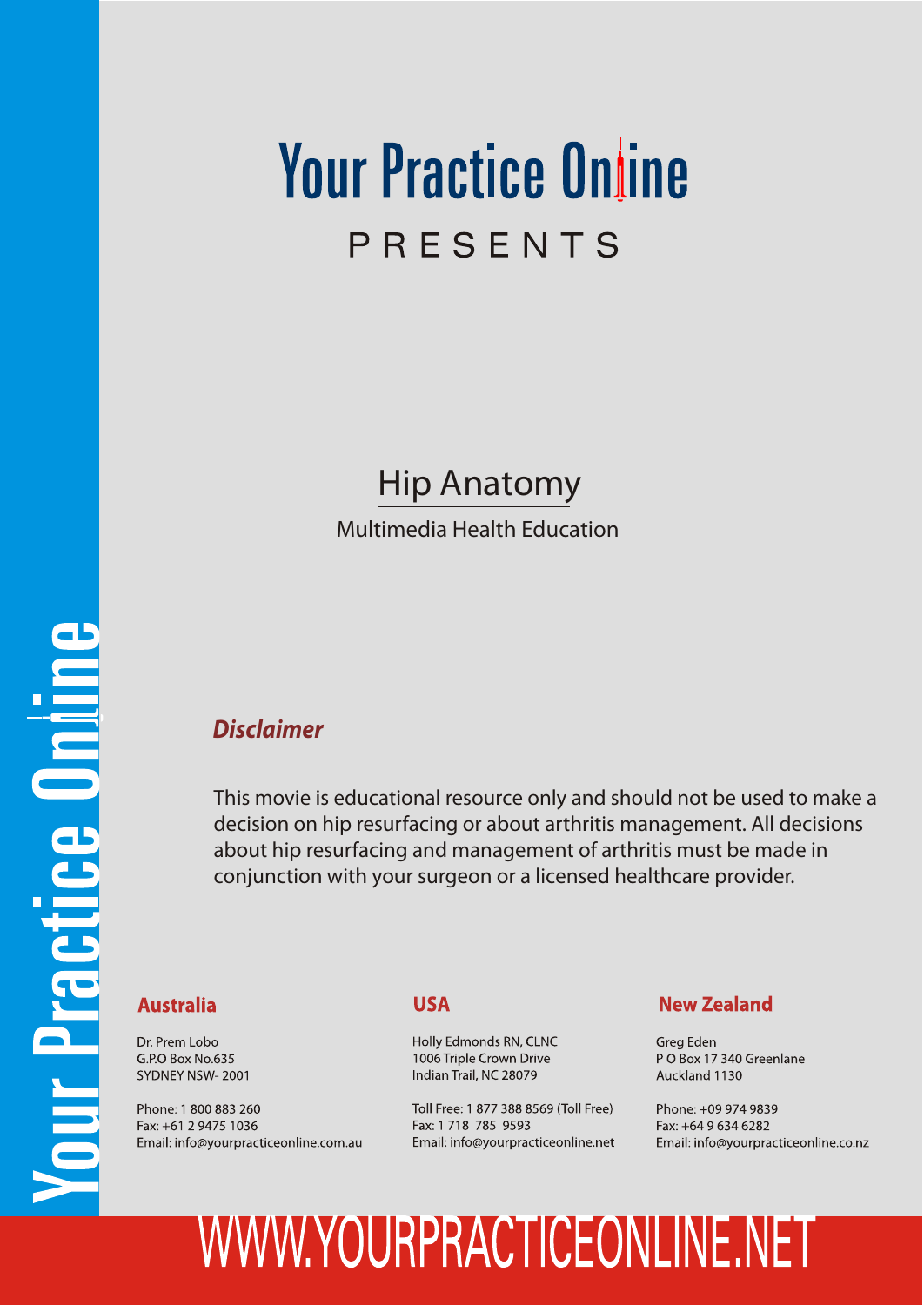### MULTIMEDIA HEALTH EDUCATION MANUAL

### TABLE OF CONTENTS

| <b>SECTION</b>                  | <b>CONTENT</b> |
|---------------------------------|----------------|
|                                 |                |
| 1. Normal Hip                   |                |
| a. Hip Bone                     |                |
| b. Fibrous Tissue               |                |
|                                 |                |
| <b>2. Arteries &amp; Nerves</b> |                |
|                                 |                |
| 3. Movements                    |                |
|                                 |                |
|                                 |                |
|                                 |                |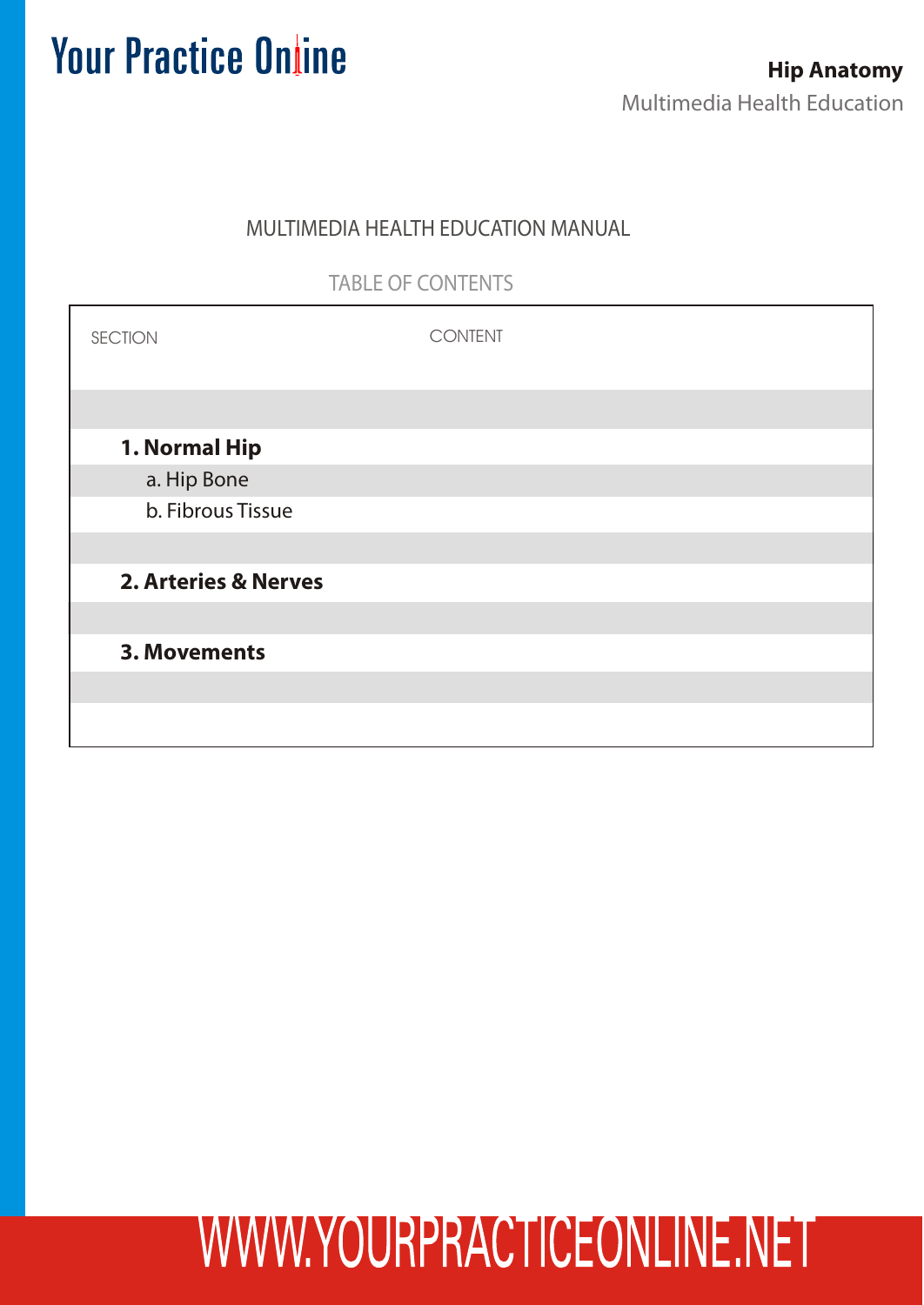### Multimedia Health Education

**Unit:1 Normal Hip** 

**Hip Anatomy**

Introduction

The hip is a ball and socket joint that allows the upper leg to move front to back and side to side. The hip is the largest weight bearing joint in the body, it is surrounded by strong ligaments and muscles.

#### Hip Bone

The hipbone is a large, flattened, irregularly shaped bone, constricted in the centre and expanded above and below.

*(Refer fig.1)*

- Ilium
- Pubis
- Ischium
- Acetabulum

It consists of three parts, the ilium, ischium, and pubis, which are distinct from each other in the young subject, but are fused in the adult; the union of the three parts takes place in and around a large cup-shaped articular cavity, the acetabulum, which is situated near the middle of the outer surface of the bone.

Ilium<br>(Refer fig. 2)

Pubis *(Refer fig. 3)*



# WWW.YOURPRACTICEONLINE.NET

**(Fig.1)**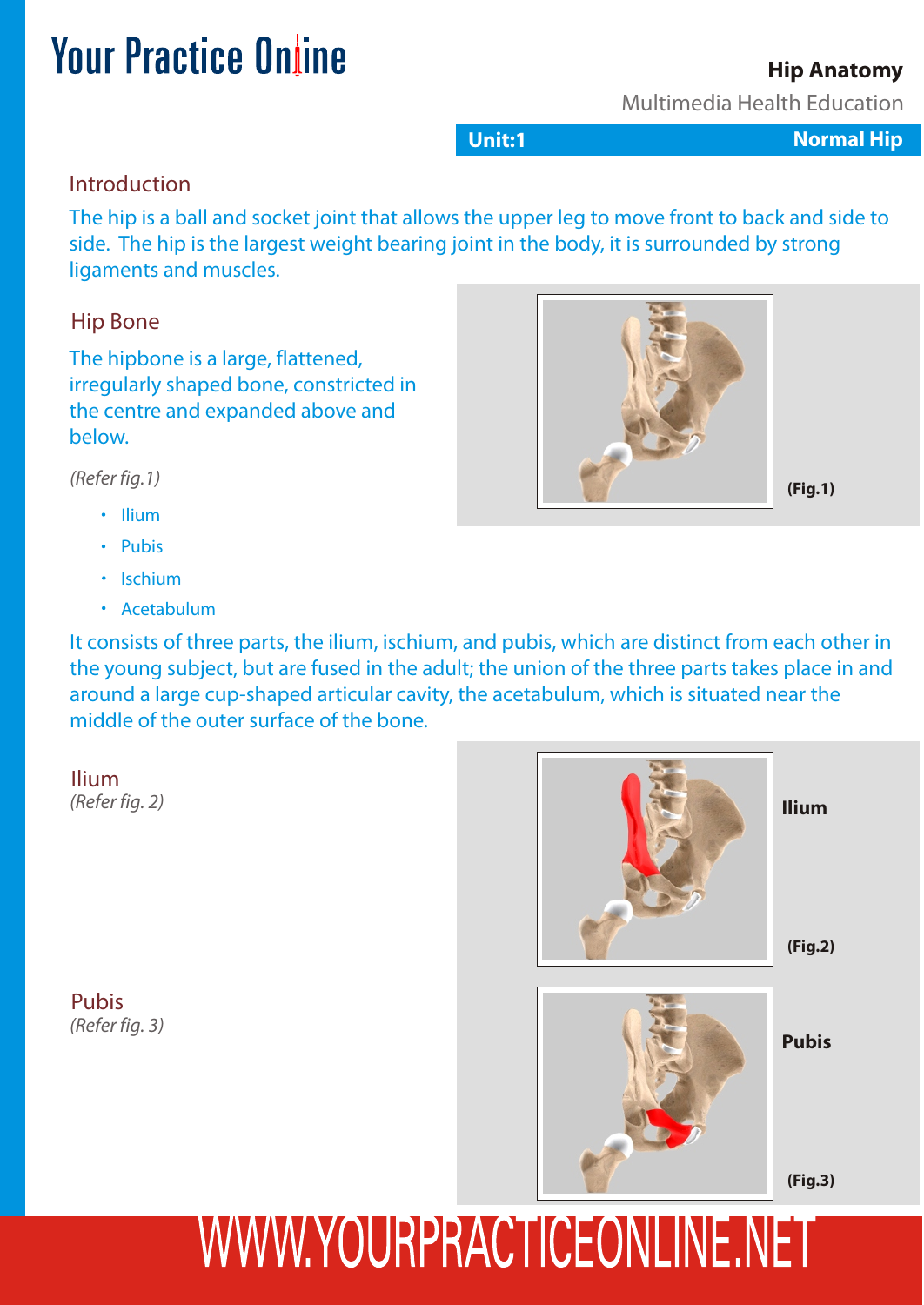### **Hip Anatomy**

Multimedia Health Education



Acetabulum

*(Refer fig. 5)*

Ischium

*(Refer fig. 4)*

#### Femur

The femur is the longest bone in the skeleton. It joins to the pelvis (acetabulum) to form the hip joint. The upper part is composed of Femoral head, Femoral Neck, Greater and Lesser trochanters.

- · Head
- Neck
- Greater trochanter
- Lesser trochanter

**Head** 

*(Refer fig. 6)*



**Head**

**Neck** *(Refer fig. 7)*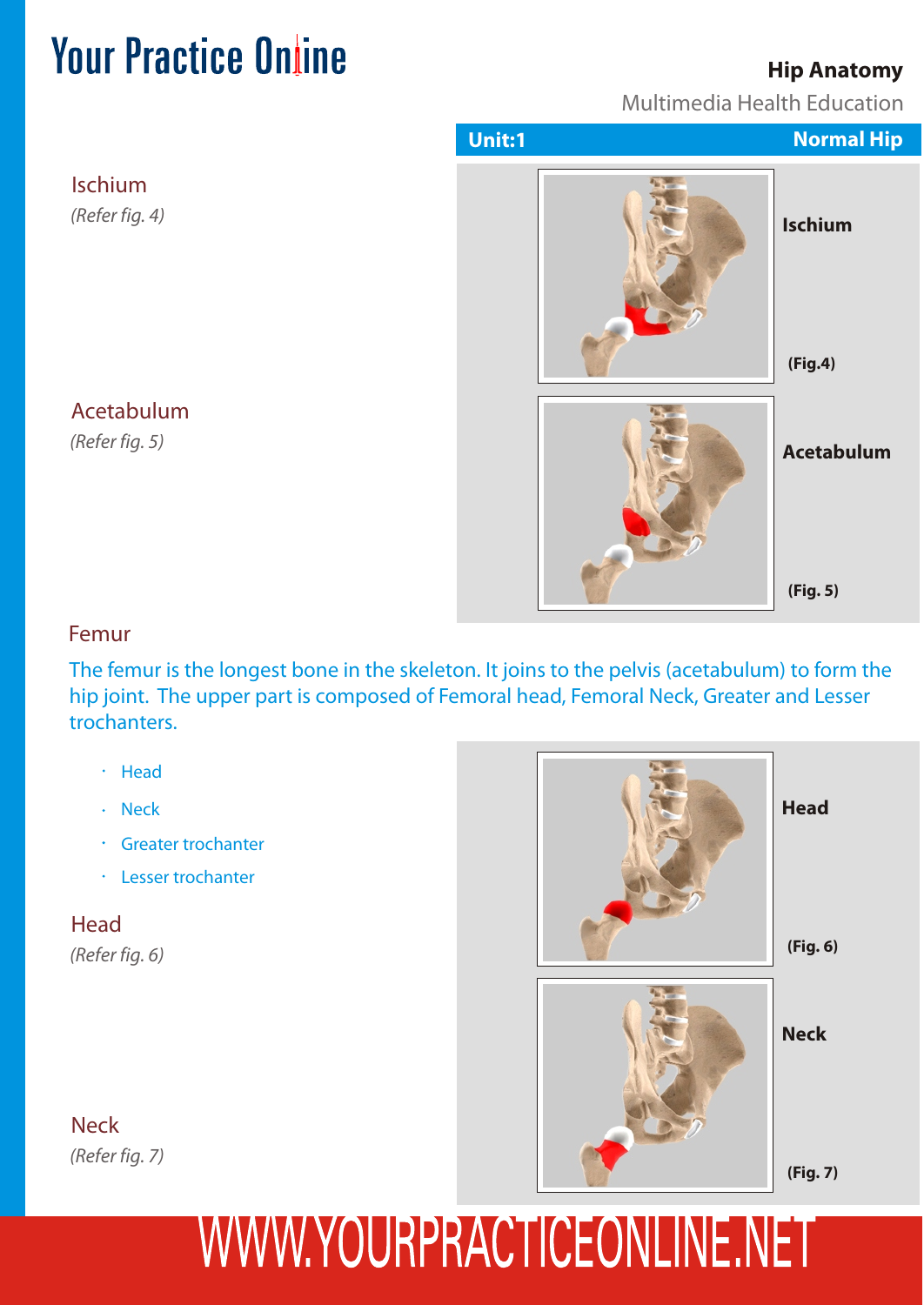### **Hip Anatomy**

Multimedia Health Education

|                                             | Unit:1 | <b>Normal Hip</b>            |
|---------------------------------------------|--------|------------------------------|
| <b>Greater trochanter</b><br>(Refer fig. 8) |        | <b>Greater</b><br>trochanter |
|                                             |        | (Fig. 8)                     |
| Lesser trochanter<br>(Refer fig. 9)         |        | <b>Lesser</b><br>trochanter  |
|                                             |        | (Fig. 9)                     |

#### Lesser trochanter

### Fibrous Tissue

The movements of the hip are very extensive, and consist of Flexion, Extension, Adduction, Abduction, Circumduction and Rotation. The hip-joint presents a very striking contrast to the shoulder-joint in that it is more complete mechanical arrangements for its security and for the limitation of its movements.

- Iliofemoral ligament
- Pubofemoral ligament
- · Ischiofemoral ligament
- Ligamentum Teres
- Acetabular Labrum

*(Refer fig. 10)* Iliofemoral ligament



**Iliofemoral ligament**

**(Fig. 10)**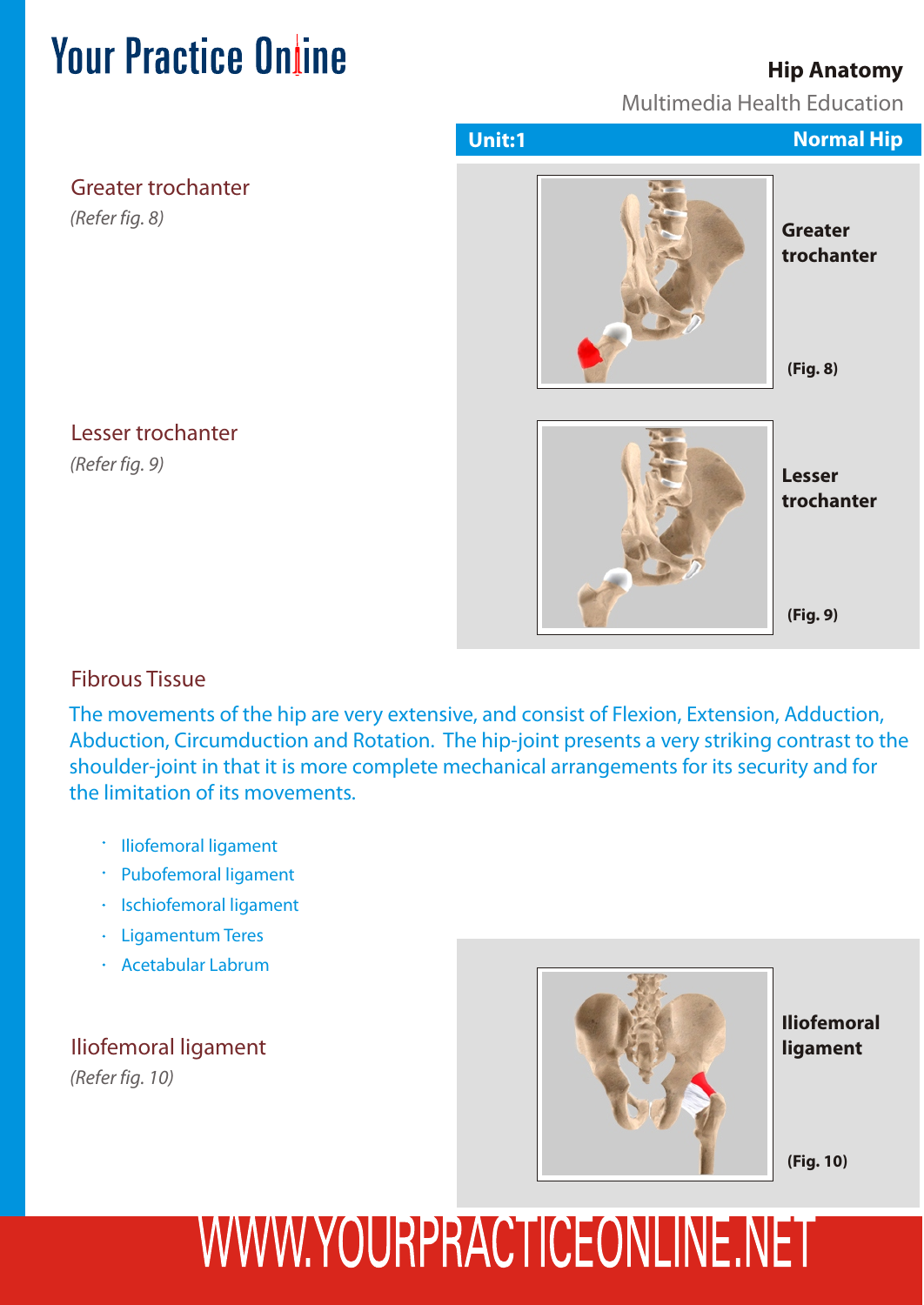### **Hip Anatomy**

Multimedia Health Education

|                                             | Unit:1 | <b>Normal Hip</b>                             |
|---------------------------------------------|--------|-----------------------------------------------|
| Pubofemoral ligament<br>(Refer fig. 11)     |        | <b>Pubofemoral</b><br>ligament<br>(Fig. 11)   |
| Ischiofemoral ligament<br>(Refer fig. 12)   |        | <b>Ischiofemoral</b><br>ligament<br>(Fig. 12) |
| <b>Ligamentum Teres</b><br>(Refer fig. 13)  |        | Ligamentum<br><b>Teres</b><br>(Fig. 13)       |
| <b>Acetabular Labrum</b><br>(Refer fig. 14) |        | <b>Acetabular</b><br>Labrum<br>(Fig. 14)      |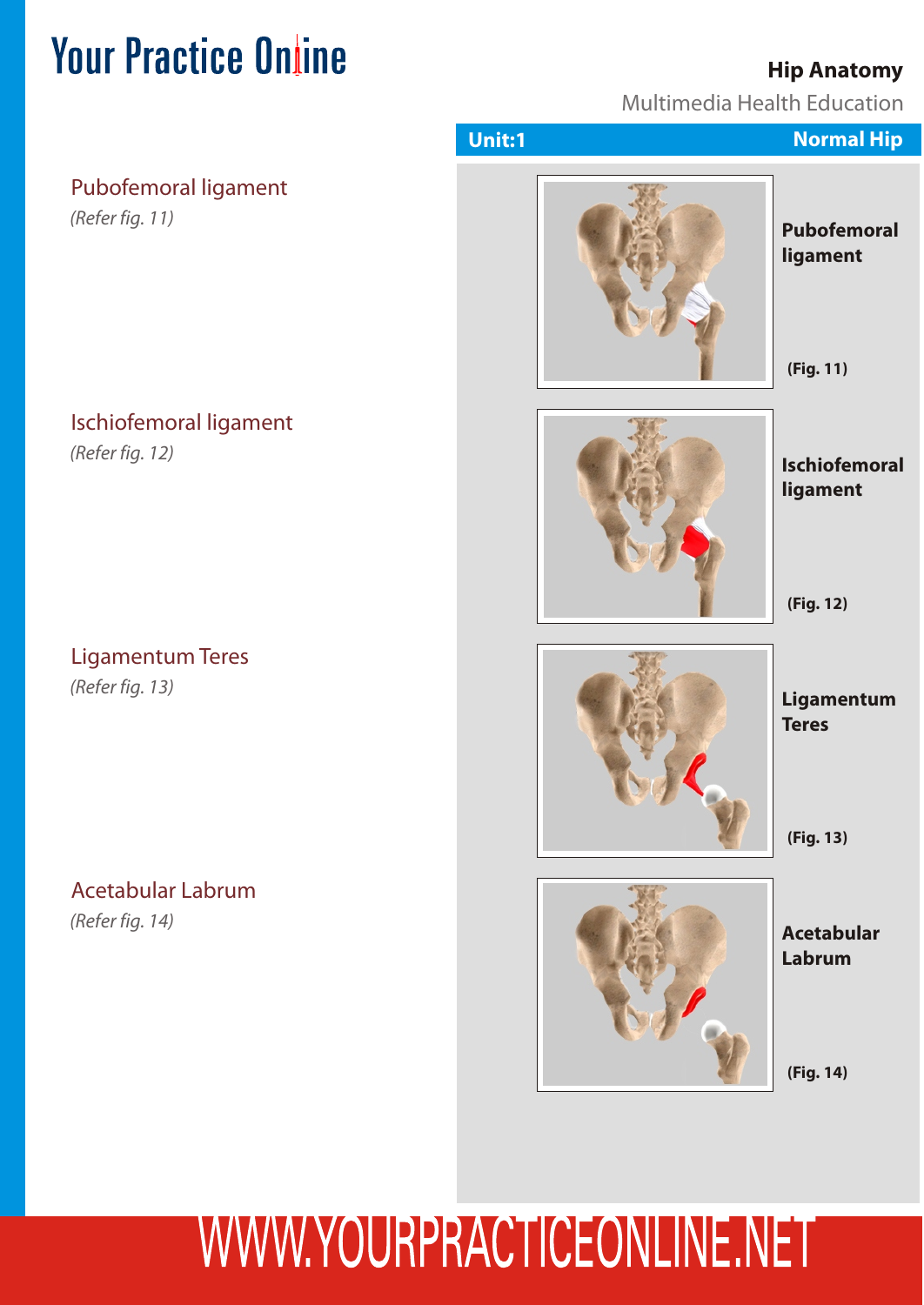### **Hip Anatomy**

Multimedia Health Education

**Unit: 2 Gastro Interies & Nerves** 

#### Arteries

The arteries supplying the hip joint are derived from the obturator, medial femoral circumflex, and superior and inferior gluteals. The nerves are articular branches from the sacral plexus, sciatic, obturator, accessory obturator, and a filament from the branch of the femoral supplying the Rectus femoris.

#### Hilton's Law:

A nerve trunk which supplies a joint also supplies the muscles of the joint and the skin over the insertions of such muscles.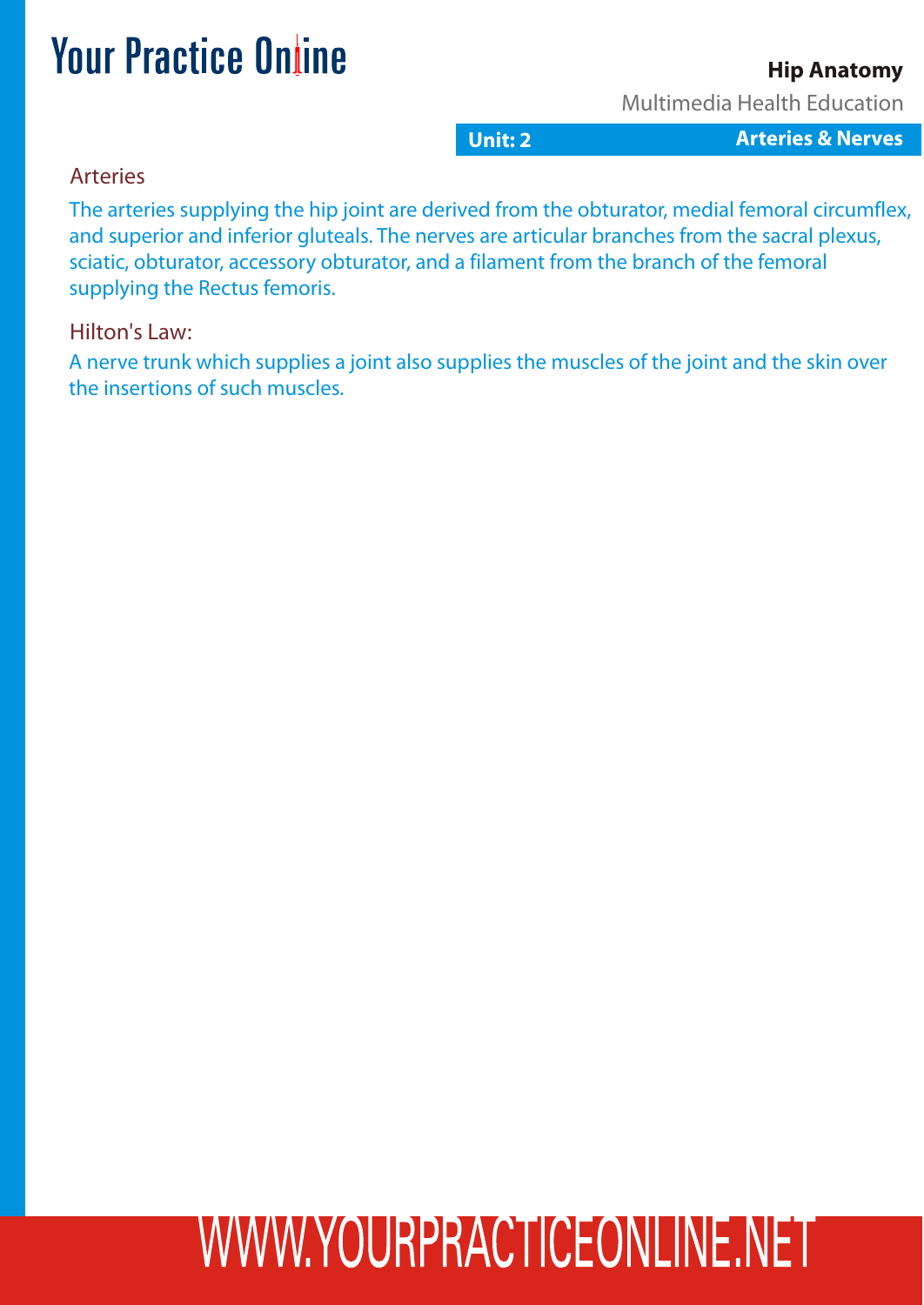#### **Hip Anatomy**

Multimedia Health Education

**Unit: 3 Gastro International Studies And Movements** 

#### Movements

The movements of the hip are very extensive, and consist of Flexion, Extension, Adduction, Abduction, Circumduction and Rotation. The hip-joint presents a very striking contrast to the shoulder-joint in that it is more complete mechanical arrangements for its security and for the limitation of its movements.

- Flexion & extension
- Abduction & adduction
- Circumduction
- Rotation

### Flexion & extension

*(Refer fig. 15)*

- Red Line is flexion (lifting the leg)
- Blue is extension (putting it back)

### Abduction & adduction

*(Refer fig. 16)*

- Adduction & abduction in flexion Abduction is away from the midline and the adduction is towards the midline
- Abduction & Adduction in extension

### Circumduction



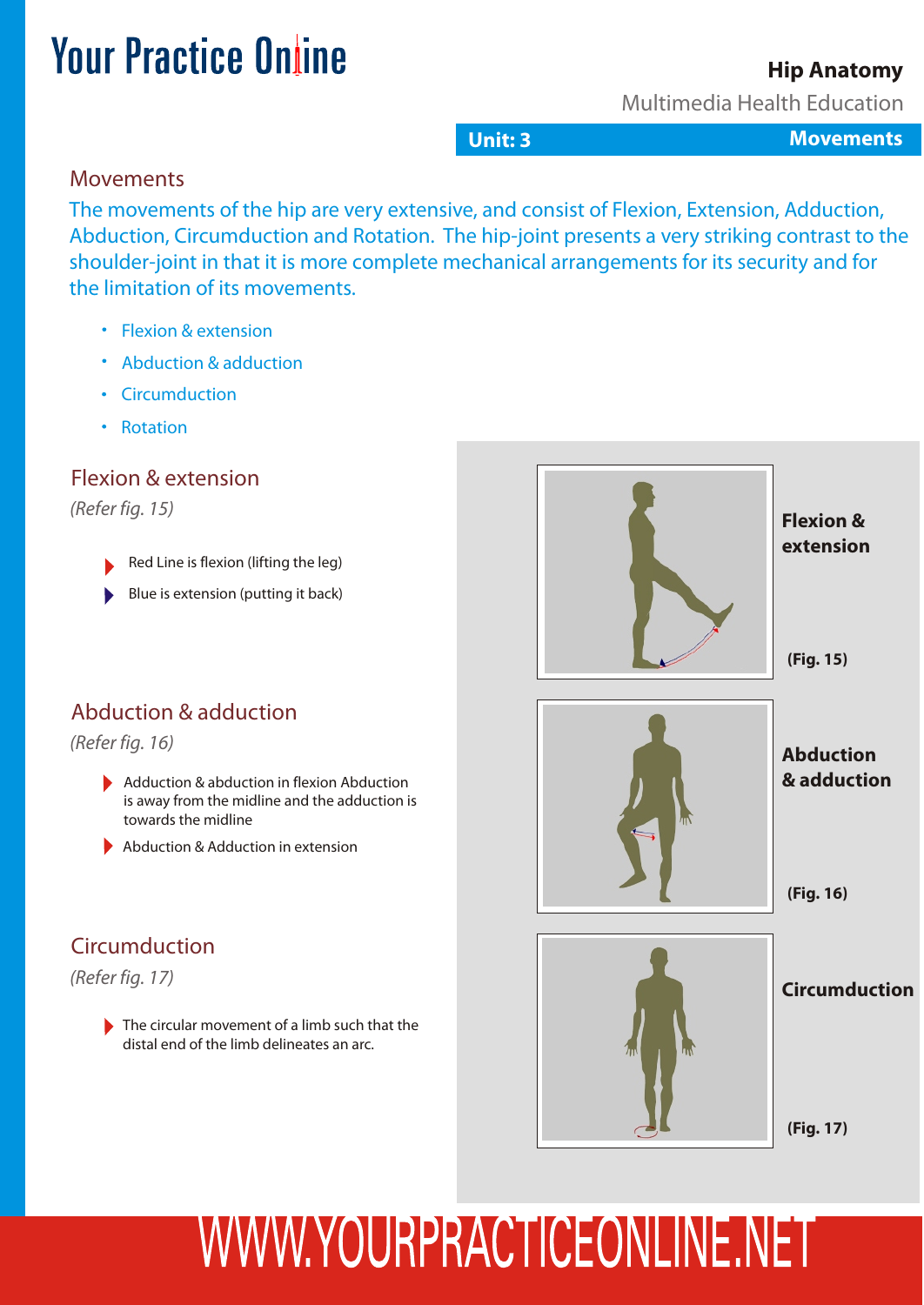### **Hip Anatomy**

Multimedia Health Education



Internal rotation towards the inside.

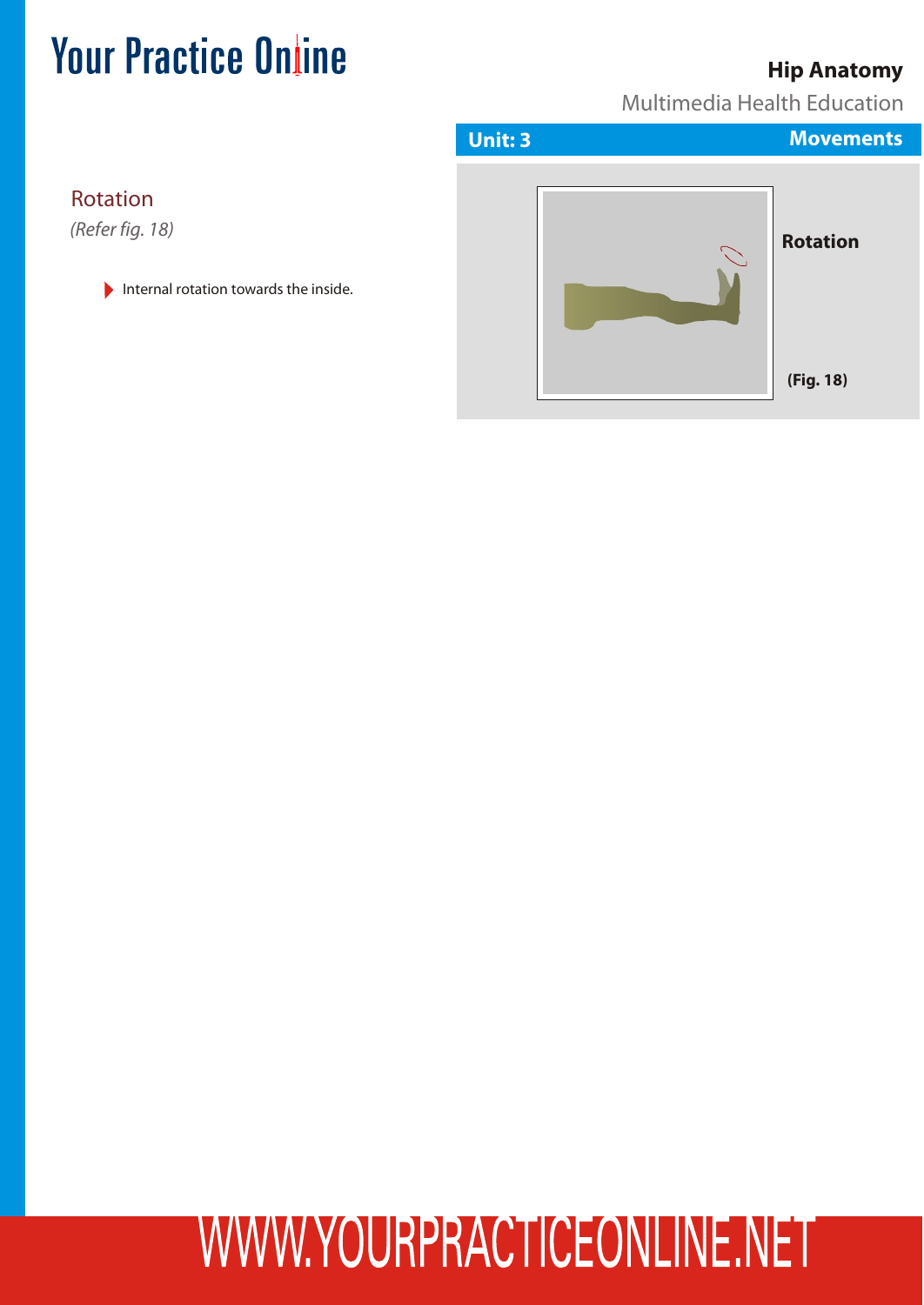### **Hip Anatomy**

Multimedia Health Education

**Unit 3: 2:3: Gastritis L Dclaimer Disclaimer essons**

#### Disclaimer

Although every effort has been made to explain the complications there will be complications that may not have been specifically mentioned. A good knowledge of this operation will make the stress of undertaking the operation easier for you to bear.The decision to proceed with the surgery is made because the advantages of surgery outweigh the potential disadvantages. It is important that you are informed of these risks before the surgery.